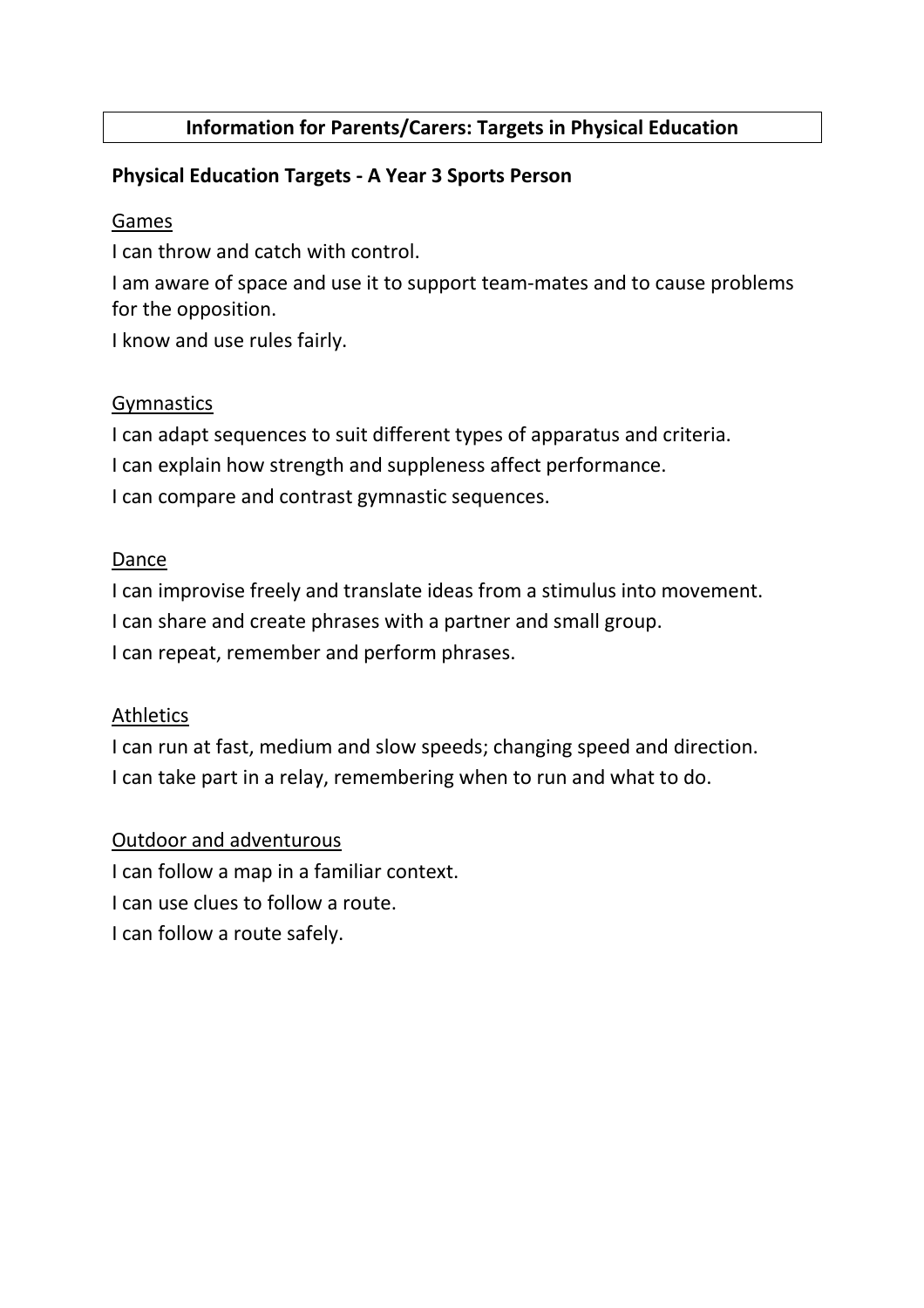# Physical Education Targets - A Year 4 Sports Person

### Games

I can catch with one hand.

I can throw and catch accurately.

I can hit a ball accurately with control.

I can keep possession of the ball.

I can vary tactics and adapt skills depending on what is happening in a game.

### **Gymnastics**

I can work in a controlled way.

I can include change of speed and direction.

I can include a range of shapes.

I can work with a partner to create, repeat and improve a sequence with at least three phases.

### Dance

I can take the lead when working with a partner or group.

I can use dance to communicate an idea.

### Athletics

I can run over a long distance.

I can sprint over a short distance.

I can throw in different ways.

I can hit a target.

I can jump in different ways.

### Outdoor and adventurous

I can follow a map in a (more demanding) familiar context. I can follow a route within a time limit.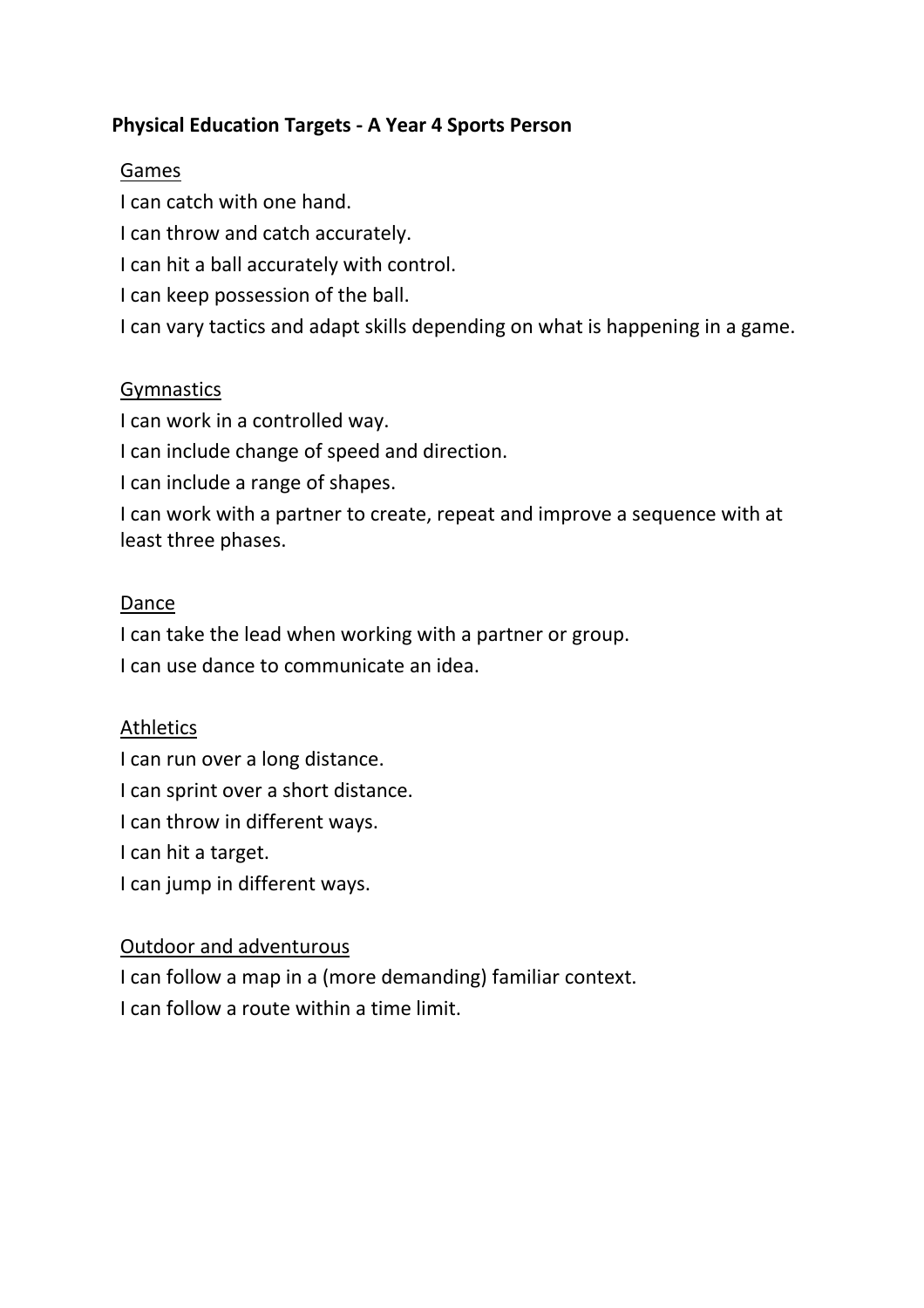# Physical Education Targets - A Year 5 Sports Person

### Games

I can gain possession by working a team.

I can pass in different ways.

I can use forehand and backhand with a racket.

I can field.

I can choose a tactic for defending and attacking.

I can use a number of techniques to pass, dribble and shoot.

# Gymnastics

I can make complex extended sequences. I can combine action, balance and shape. I can perform consistently to different audiences.

# Dance

I can compose my own dances in a creative way. I can perform to an accompaniment. My dance shows clarity, fluency, accuracy and consistency.

# **Athletics**

I cam controlled when taking off and landing. I can throw with accuracy.

I can combine running and jumping.

# Outdoor and adventurous

I can follow a map in an unknown location.

I can use clues and a compass to navigate a route.

I can change my route to overcome a problem.

I can use new information to change my route.